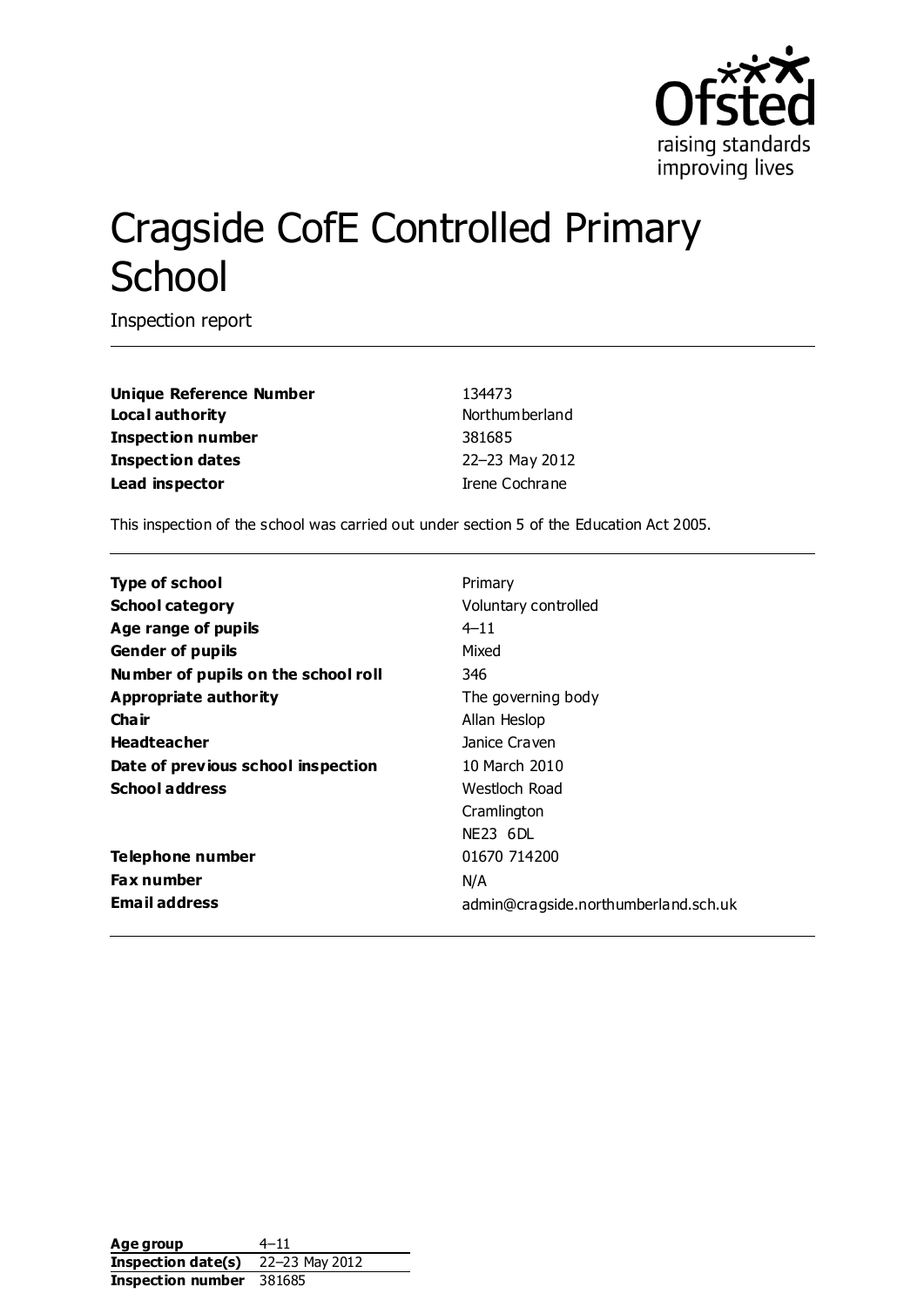

You can use Parent View to give Ofsted your opinion on your child's school. Ofsted will use the information parents and carers provide when deciding which schools to inspect and when.

You can also use Parent View to find out what other parents and carers think about schools in England. You can visit [www.parentview.ofsted.gov.uk,](../../../Local%20Settings/Local%20Settings/Temporary%20Internet%20Files/Content.IE5/7QBXTPBF/www.parentview.ofsted.gov.uk) or look for the link on the main Ofsted website: [www.ofsted.gov.uk](../../../Local%20Settings/Local%20Settings/Temporary%20Internet%20Files/Content.IE5/7QBXTPBF/www.ofsted.gov.uk)

The Office for Standards in Education, Children's Services and Skills (Ofsted) regulates and inspects to achieve excellence in the care of children and young people, and in education and skills for learners of all ages. It regulates and inspects childcare and children's social care, and inspects the Children and Family Court Advisory Support Service (Cafcass), schools, colleges, initial teacher training, work-based learning and skills training, adult and community learning, and education and training in prisons and other secure establishments. It assesses council children's services, and inspects services for looked after children, safeguarding and child protection.

Further copies of this report are obtainable from the school. Under the Education Act 2005, the school must provide a copy of this report free of charge to certain categories of people. A charge not exceeding the full cost of reproduction may be made for any other copies supplied.

If you would like a copy of this document in a different format, such as large print or Braille, please telephone 0300 123 4234, or email [enquiries@ofsted.gov.uk](mailto:enquiries@ofsted.gov.uk)

You may copy all or parts of this document for non-commercial purposes, as long as you give details of the source and date of publication and do not alter the information in any way.

To receive regular email alerts about new publications, including survey reports and school inspection reports, please visit our website and go to 'Subscribe'.

Piccadilly Gate Store Street Manchester M1 2WD

T: 0300 123 4234 Textphone: 0161 618 8524 [enquiries@ofsted.gov.uk](mailto:enquiries@ofsted.gov.uk) [www.ofsted.gov.uk](http://www.ofsted.gov.uk/)



© Crown copyright 2012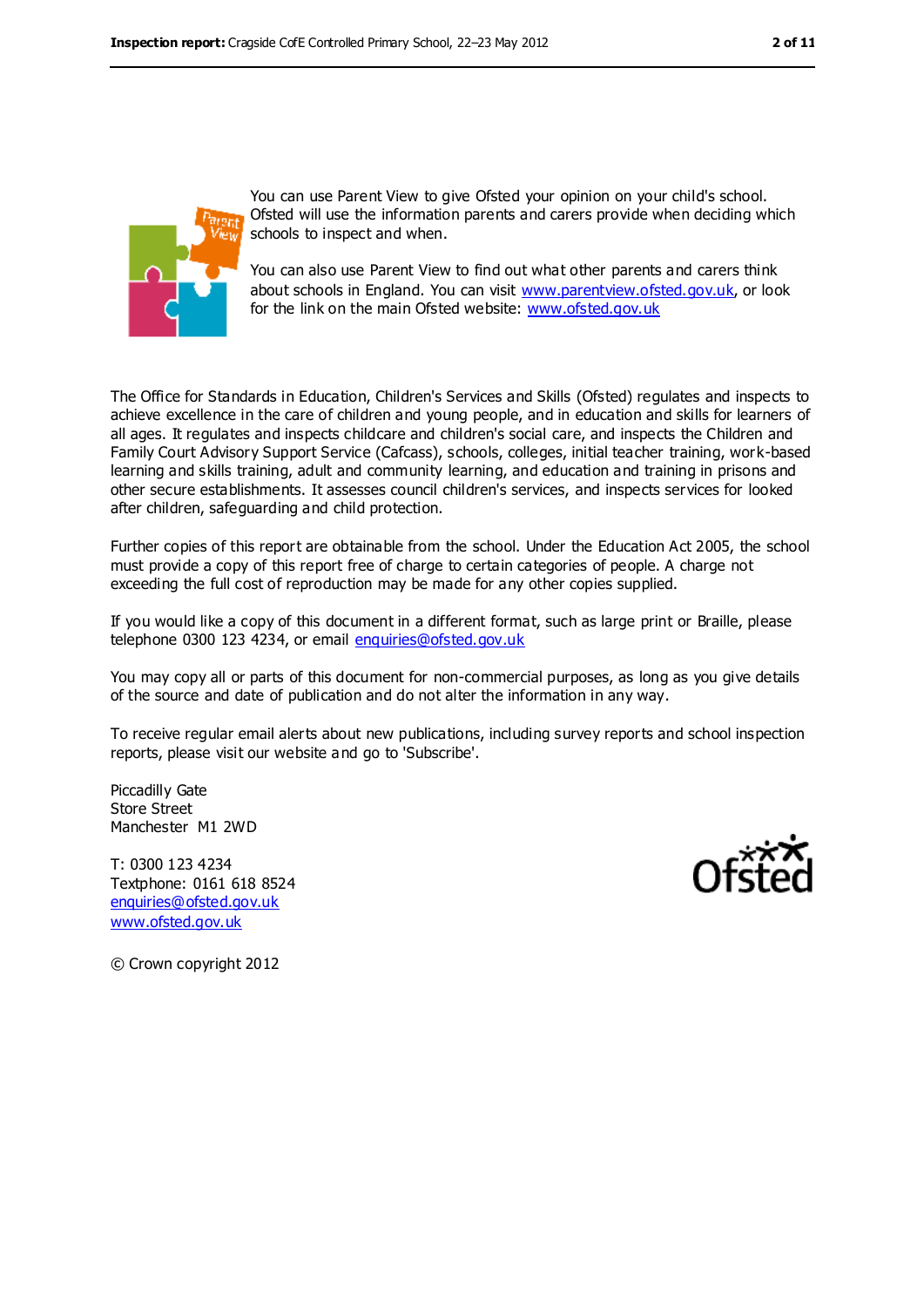# **Introduction**

Inspection team

Irene Cochrane Anne Humble

Additional inspector Additional inspector Peter Bannon **Additional inspector** 

This inspection was carried out with two days' notice. Inspectors observed 21 lessons and parts of lessons taught by 16 teachers. Two of these were joint observations with the headteacher. In addition, inspectors held discussions with pupils, members of the governing body, staff and parents and carers. Inspectors observed the school's work and scrutinised a range of documentation, including the school's information relating to achievement, monitoring and evaluating evidence, and information relating to safeguarding practices. They also observed a range of interventions and listened to pupils read. Inspectors took account of the questionnaires returned by 193 parents and carers as well as those completed by pupils and staff. Inspectors took account the responses to the on-line Parent View survey in planning the inspection.

## **Information about the school**

Cragside is much larger than the average-sized primary school. The number of pupils on roll has increased since the previous inspection. Nearly all pupils are of White British heritage. The proportion of pupils known to be eligible for free school meals is below average. The proportion of pupils supported at school action plus or who have a statement of special educational needs is below average.

The school meets the current floor standards, which relate to the government's minimum expectations of pupils' attainment and progress. Since the previous inspection, there has been a high level of mobility among staff. A private Early Years and Childcare setting operates from a building adjoining the school and is subject to a separate inspection.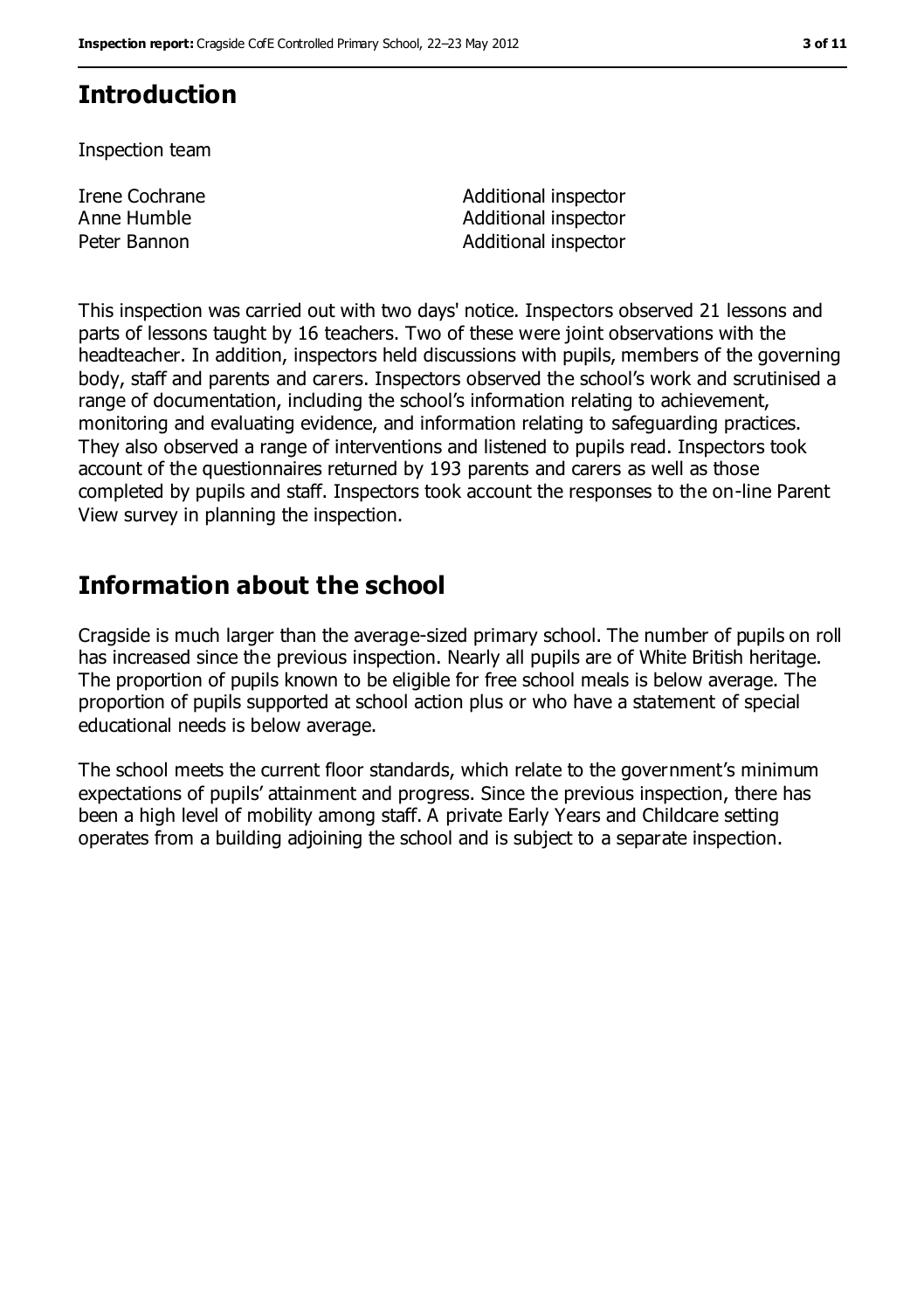**Inspection grades: 1 is outstanding, 2 is good, 3 is satisfactory and 4 is inadequate** Please turn to the glossary for a description of the grades and inspection terms

# **Inspection judgements**

| <b>Overall Effectiveness</b> |  |
|------------------------------|--|
|------------------------------|--|

| <b>Achievement of pupils</b>          |  |
|---------------------------------------|--|
| <b>Quality of teaching</b>            |  |
| <b>Behaviour and safety of pupils</b> |  |
| <b>Leadership and management</b>      |  |

## **Key Findings**

- Cragside is a good school. It is a happy and welcoming school with a positive ethos. As one pupil said, 'The teachers are fun and they cheer you up when you are sad.' It is not yet outstanding because most teaching is good, rather than excellent, and outdoor provision in the Early Years Foundation Stage requires further improvement.
- Achievement is good. Most children enter school in the Reception Year with skills that are below those expected for their age in their communication, language, and literacy, in problem solving and in personal skills. By the time they leave Year 6, their attainment is above average in English and average in mathematics. This represents good progress overall.
- The quality of teaching is good overall, with some that is outstanding. Strengths in lessons include clear explanations and good relationships. Teaching is stronger in reading and writing than it is in mathematics, which is why progress is less rapid in this subject. At times the slower pace of lessons means that pupils only make satisfactory progress. There is inconsistency in the marking and feedback to pupils to help them improve their work and in ensuring that pupils are clear about the next steps in their learning.
- Pupils' behaviour is good and they have positive attitudes to learning. They are polite and courteous and say they feel safe in school. Attendance is above average.
- The leadership of teaching and management of performance are good. The headteacher has continued to drive forward improvements in the quality of teaching and has secured an effective and enthusiastic team of middle leaders who share the same vision for continued school improvement. The role of the governing body has developed since the previous inspection and it is now more involved in the work of the school and knowledgeable about strengths and areas for development of the school.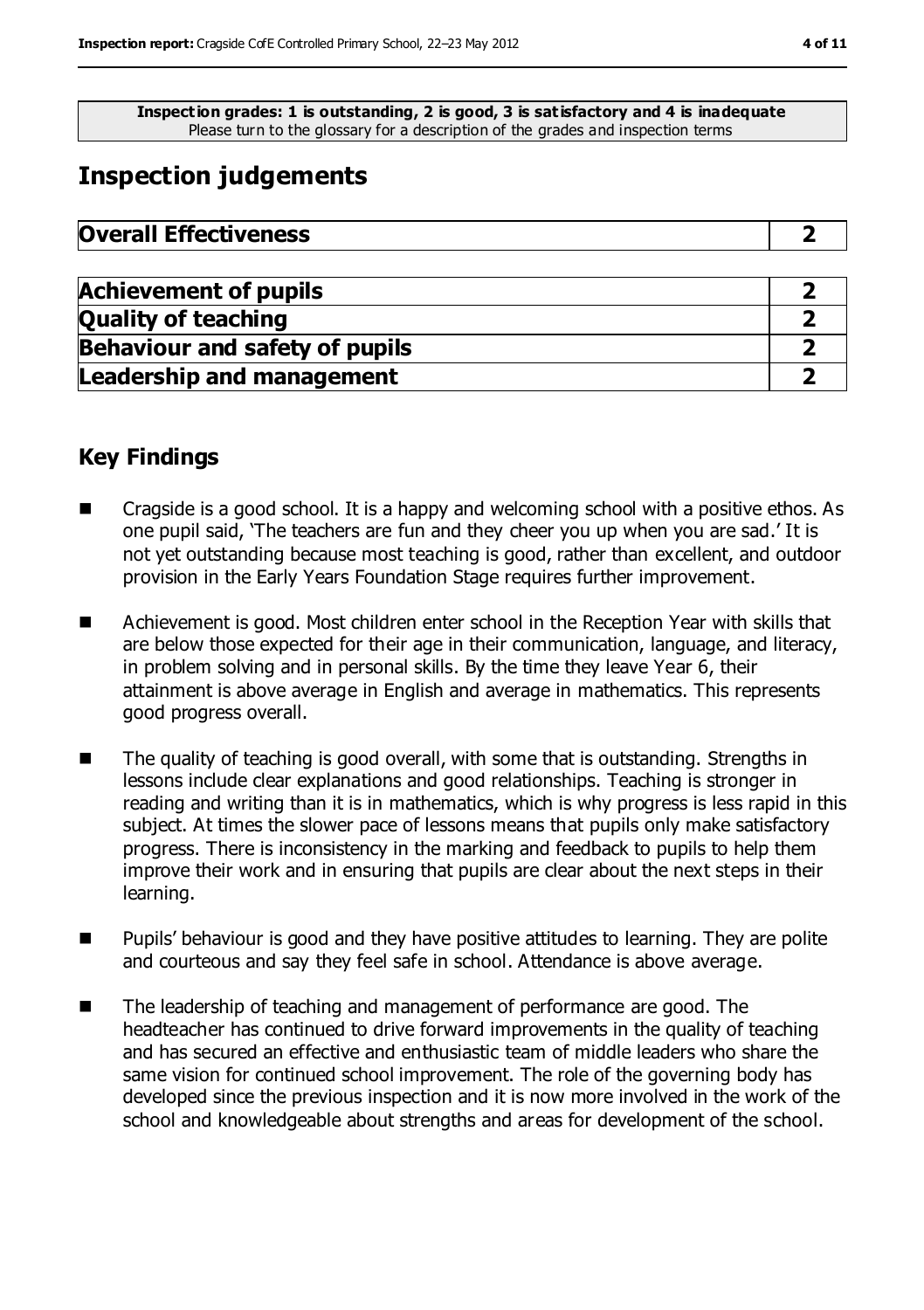## **What does the school need to do to improve further?**

- Improve the quality of teaching, especially in mathematics, so that it is consistently at least good by:
	- $\frac{1}{2}$ increasing opportunities for pupils to develop their mental calculation skills, and provide more first-hand practical activities in mathematics
	- ensuring marking and feedback is effectively and consistently applied, and that pupils know clearly what to do to achieve the next steps in their learning
	- ensuring that all lessons inspire pupils to learn and proceed at a good pace.
- **Further develop the provision in the Early Years Foundation Stage by increasing the** opportunities children have to learn outdoors.

## **Main Report**

#### **Achievement of pupils**

Overall, pupils learn well in lessons and respond readily to instructions. They generally show pride in their work and are motivated to do their best when stimulated by good or better teaching. They cooperate well together and enjoy working in pairs to extend and share their learning.

Outcomes for children in the Early Years Foundation Stage have improved since the previous inspection and they are now good overall. Most children make good progress from their starting points in the Reception Year, to acquire expected skills. Some exceed this in all areas of their learning. Daily sessions teaching letters and the sounds they make are having a positive impact on improving children's progress and confidence in writing. During the inspection, children were observed making good progress in reading and writing and were keen to share their skills with inspectors. For example, a child was keen to read her written list of vegetables grown in the role-play 'allotment' in the classroom. She demonstrated perseverance in reading all the words successfully utilising her word-building skills to good effect. Although the school makes best use of the quadrangle area outside one of the classrooms for children to learn outdoors, they cannot access it all at the same time.

Attainment at the end of Year 2 has risen over the past three years and is typically above average. By the end of Year 6, pupils' attainment is above average in English and average in mathematics. Although progress is good by the end of Key Stage 2, there are some variations. For example, progress in mathematics has been less secure than in English, but is improving as a result of focused interventions and training. The school is aware of the need to allocate additional time for pupils to develop their mental calculation skills, in order to further improve outcomes.

Attainment in reading by the end of Year 2 was above average in 2011. By the time pupils leave school in Year 6 attainment in reading is above average. This reflects the high priority the school places on developing pupils' reading skills. Disabled pupils and those who have special educational needs, make good progress because the school accurately identifies their needs and provides highly effective support. The vast majority of parents and carers who completed questionnaires appreciate the good progress their children make. Inspection findings are that pupils make good progress overall.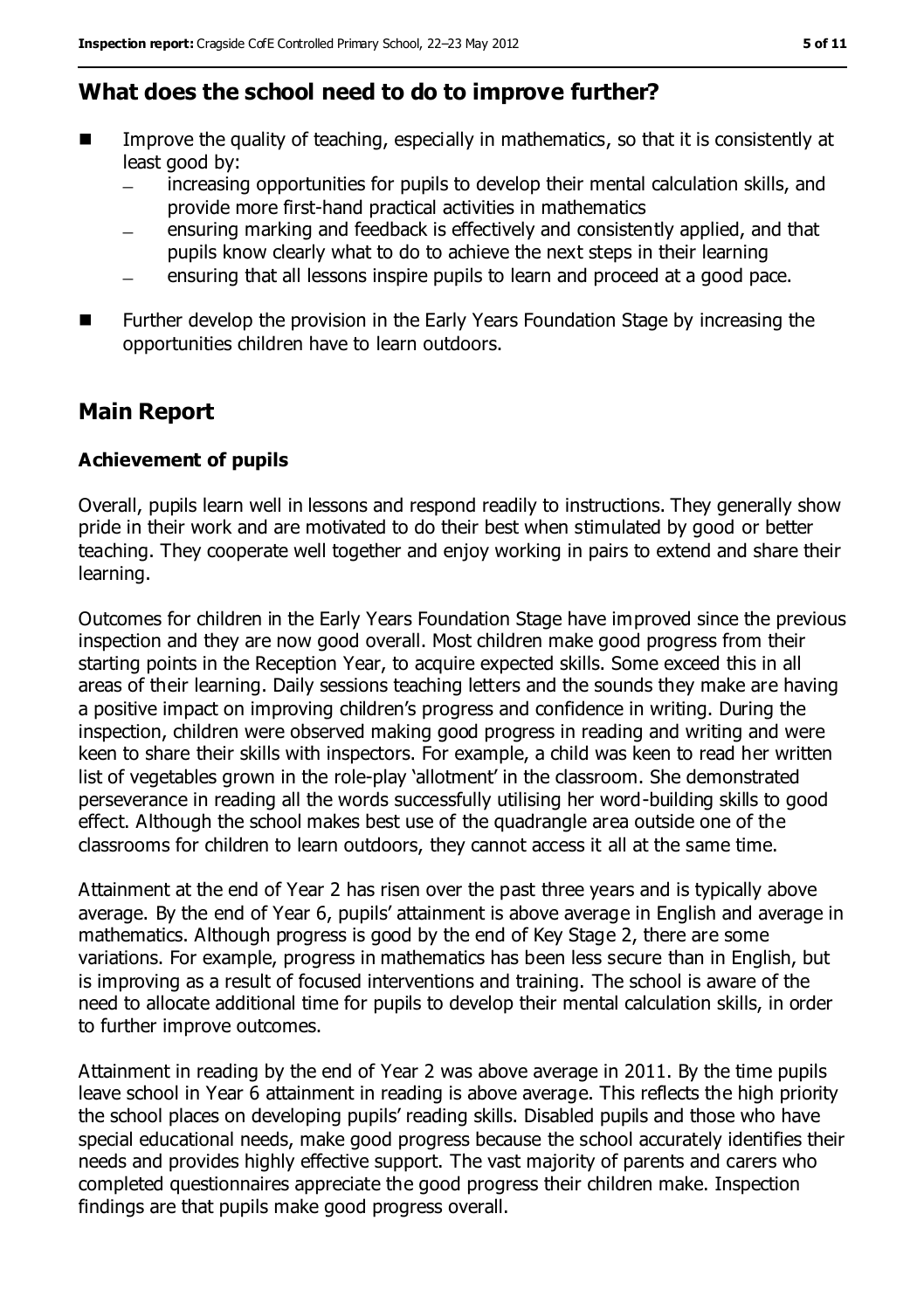#### **Quality of teaching**

The quality of teaching is good and improving as a result of rigorous monitoring and evaluation by the headteacher and middle leaders. It is never less than satisfactory and sometimes outstanding. In the best lessons observed, teachers had high expectations and engaged pupils through interesting well-matched activities. On occasions, teaching fails to proceed at a good pace and pupils' eagerness to learn slackens. Relationships are strong and teachers and teaching assistants have a good knowledge of individual pupils and their needs. Disabled pupils and those with special educational needs are taught well because their needs are clearly identified and interventions and small group support readily provided. In most lessons, teachers explain clearly what pupils will learn and use questions to check what pupils know and the progress they are making. As a result pupils understand what they have to do in lessons, but they are less secure in knowing what they need to do to achieve the next steps in their learning overall. Opportunities are made for pupils to work cooperatively together to share their learning. This helps to increase pupils' confidence and enhance their contribution in lessons. Occasionally, the pace of learning slows when the teacher spends too long on one activity and expectations are not always high enough. Although marking of and feedback on pupils' work has improved and is regularly carried out, inconsistencies remain in ensuring all pupils are given feedback on their work and guidance on how to improve. Teaching in mathematics lessons is effectively based on accurate assessments and enables pupils to record their work in a variety of ways. However, fewer opportunities are provided for pupils to have first-hand experiences in mental calculation and practical activities. This limits their progress in this subject to satisfactory rather than good.

Good curriculum planning ensures that pupils progress well in their basic skills as they move through the school. Many cross-curricular opportunities promote pupils' enjoyment and engagement. For example, during the inspection, an artist in school was working with Year 6 pupils to design a storyteller's chair for the school library. Pupils showed sustained interest and enthusiasm in completing the task and subsequently independently took time to read the captions written by their peers. The teaching of reading has a high priority and has resulted in raised attainment. Teachers and assistants are successful in enabling pupils who need extra help to use and develop their literacy and mathematical skills through small group work and additional support in classrooms.

Almost all parents and carers who responded to the questionnaire considered that their children are well taught. This correlates to the evidence found in inspection. Several comments were very positive about the dedication of the staff.

#### **Behaviour and safety of pupils**

Behaviour observed in and around school is good. Well-established routines for behaviour and safety are embedded and, as a result, pupils have a clear sense of what is right and wrong and show respect towards each other. Typically, good behaviour contributes to an effective climate for learning. Inspectors concur with the view of most parents and carers responding to the inspection questionnaire that, overall, there is a typically good standard of behaviour at the school.

A few parents and carers expressed concern over lessons being disrupted by bad behaviour and how bullying was managed at school. Most, however, think that poor behaviour does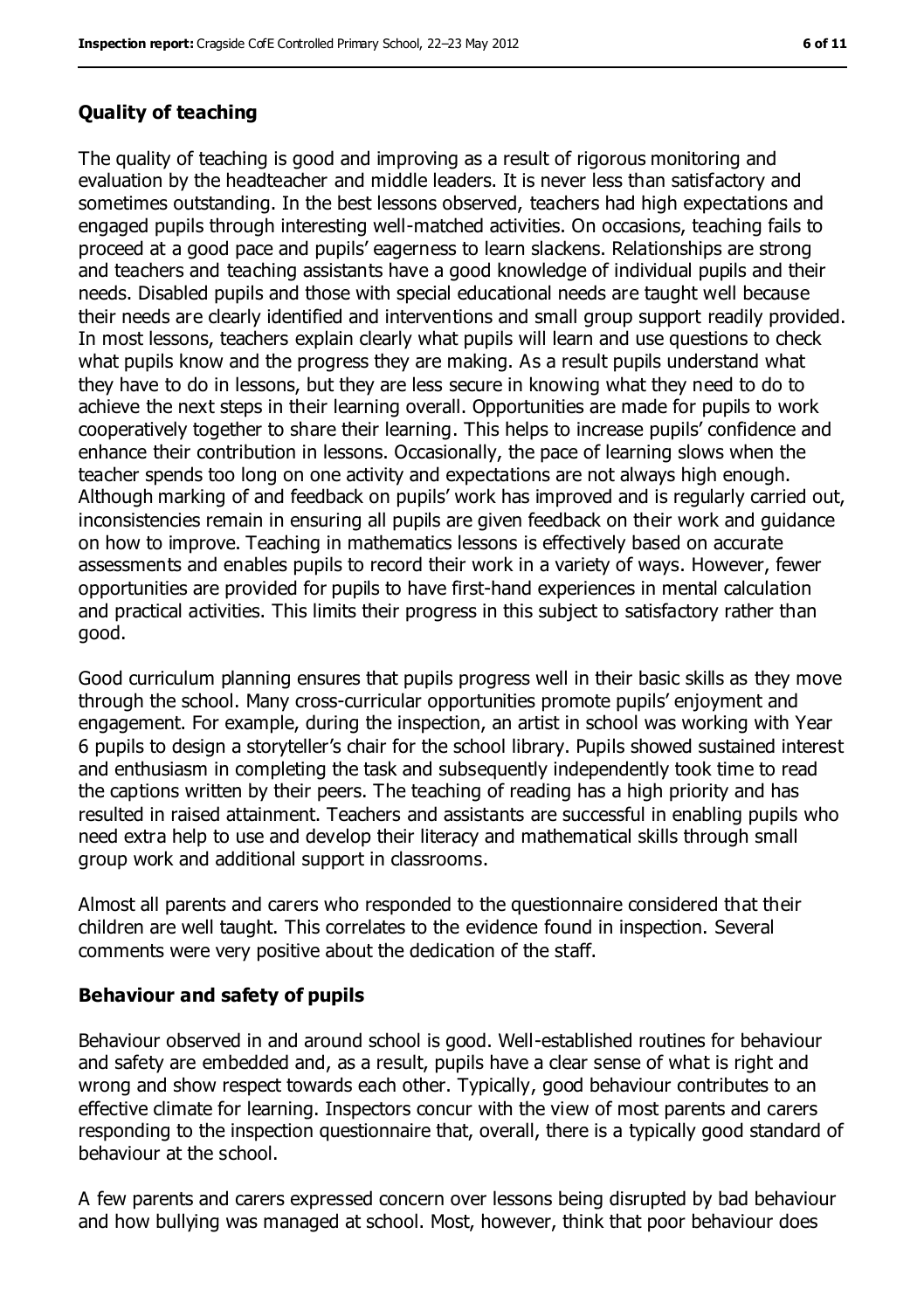not routinely affect learning and is good in most lessons. During inspection, there was no evidence of disruption in classrooms. The inspectors analysed the school's records of behaviour and talked to many pupils during lessons, at break times and more formally in group discussions. A number of parents, carers and governors were also consulted. Inspection findings are that the school manages behaviour and safety effectively.

Most pupils say that behaviour is typically good. Pupils say that any incidents of bullying or misconduct are dealt with swiftly, quietly and sensitively by staff. They are keenly aware of different types of bullying and have strategies to deal with any such occurrences. Pupils feel safe and know that an adult will sort out any problems. They take an active part in taking on additional responsibilities and looking after each other, for example, as school council members, buddies and looking after the library. Attendance has improved steadily over the last three years and is above average.

#### **Leadership and management**

The headteacher continues to drive forward school improvement. Since the previous inspection, she has managed the unexpected mobility of staff well and ensured that effective support for all new members is in place to maintain and improve the quality of teaching. She is well supported by an enthusiastic and committed team of leaders who share the same vision for school improvement. As a result attainment has been raised over time in the Early Years Foundation Stage, in Key Stage 1 and in English at the end of Key Stage 2. The rigorous monitoring of lessons and tracking of pupils' progress, is helping to improve the quality of teaching and to raise pupils' attainment. An effective programme is in place for the professional development of staff, which involves sharing good practice from within the school and draws upon professional help from outside. The school is proud of its inclusive ethos and has effective systems for promoting equality of opportunity for all pupils to be successful. It tackles discrimination effectively. For example, recently introduced assessment systems to monitor pupils' progress are having a positive impact on sharpening the focus of achievement of all groups of pupils. Self-evaluation is accurate and this, together with the progress made in addressing the areas for improvement at the previous inspection, ensures the school has a clear capacity for further improvement.

Members of the governing body are highly supportive of the school. They have rapidly increased their involvement in the life of the school through regular visits, and have allocated responsibilities within structured committees. Consequently, they understand the strengths and areas for development and provide a good balance of support and challenge to ensure the school continues to improve. Members' skills are utilised effectively. Together with other leaders they ensure that the systems for recording and checking safeguarding procedures are rigorous and fully meet requirements.

The curriculum has improved since the previous inspection. It is broad and varied and takes account of pupils' needs and interests, with a clear focus on improving their basic skills. Teachers effectively promote pupils' spiritual, moral, social and cultural development throughout the curriculum. This was observed during inspection during a themed French week when pupils worked diligently together to find out about other cultures and values.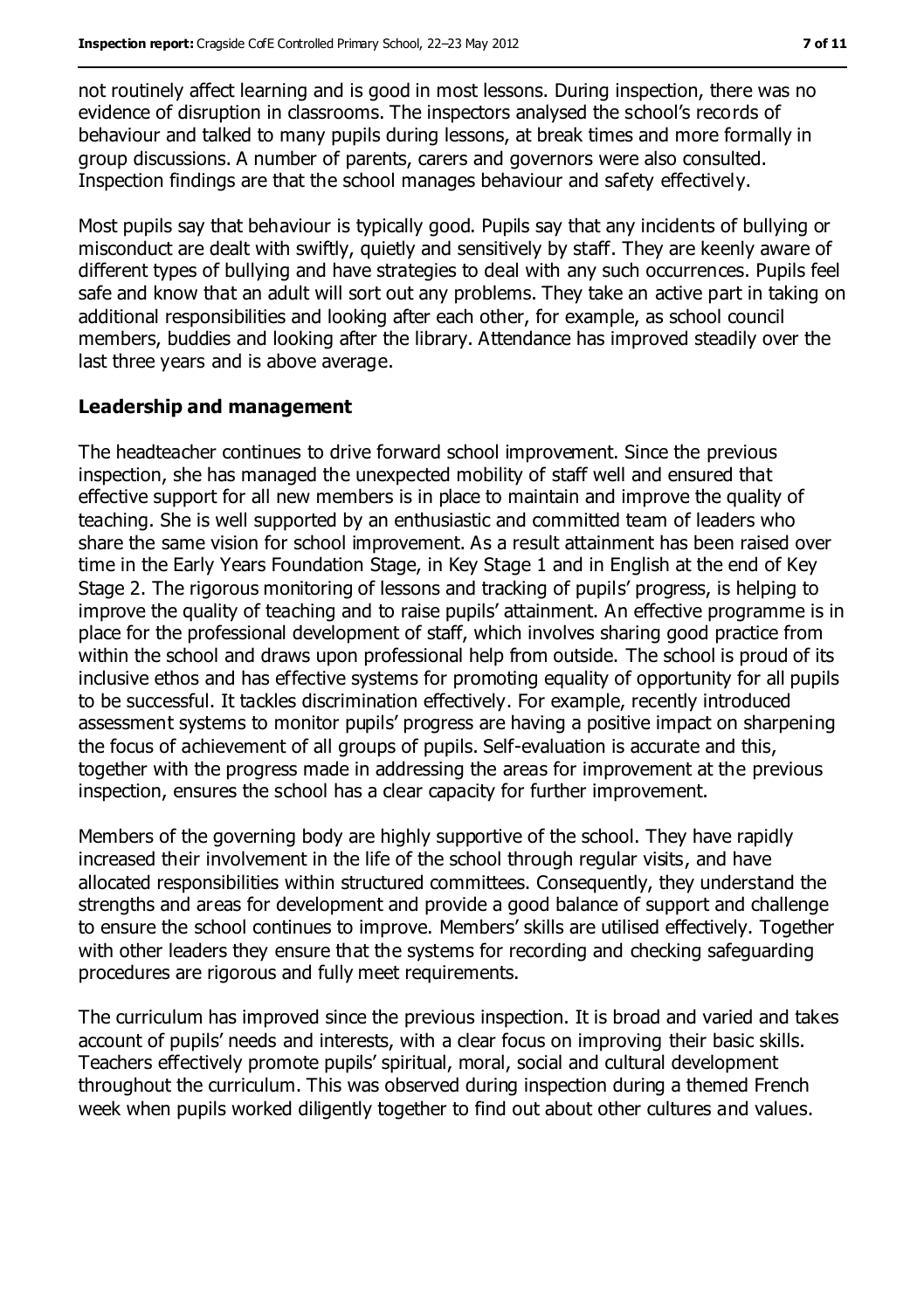# **Glossary**

## **What inspection judgements mean**

| <b>Grade</b> | <b>Judgement</b> | <b>Description</b>                                                                                                                                                                                                            |
|--------------|------------------|-------------------------------------------------------------------------------------------------------------------------------------------------------------------------------------------------------------------------------|
| Grade 1      | Outstanding      | These features are highly effective. An outstanding school<br>provides exceptionally well for all its pupils' needs.                                                                                                          |
| Grade 2      | Good             | These are very positive features of a school. A school that is<br>good is serving its pupils well.                                                                                                                            |
| Grade 3      | Satisfactory     | These features are of reasonable quality. A satisfactory school<br>is providing adequately for its pupils.                                                                                                                    |
| Grade 4      | Inadequate       | These features are not of an acceptable standard. An<br>inadequate school needs to make significant improvement in<br>order to meet the needs of its pupils. Ofsted inspectors will<br>make further visits until it improves. |

### **Overall effectiveness of schools**

|                       | Overall effectiveness judgement (percentage of schools) |      |                     |                   |
|-----------------------|---------------------------------------------------------|------|---------------------|-------------------|
| <b>Type of school</b> | <b>Outstanding</b>                                      | Good | <b>Satisfactory</b> | <b>Inadequate</b> |
| Nursery schools       | 54                                                      | 42   |                     |                   |
| Primary schools       | 14                                                      | 49   | 32                  |                   |
| Secondary schools     | 20                                                      | 39   | 34                  |                   |
| Special schools       | 33                                                      | 45   | 20                  |                   |
| Pupil referral units  |                                                         | 55   | 28                  |                   |
| All schools           | 16                                                      | $-4$ |                     |                   |

New school inspection arrangements have been introduced from 1 January 2012. This means that inspectors make judgements that were not made previously.

The data in the table above are for the period 1 September to 31 December 2011 and represent judgements that were made under the school inspection arrangements that were introduced on 1 September 2009. These data are consistent with the latest published official statistics about maintained school inspection outcomes (see [www.ofsted.gov.uk\)](../../../Local%20Settings/Local%20Settings/Temporary%20Internet%20Files/Content.IE5/7QBXTPBF/www.ofsted.gov.uk).

The sample of schools inspected during 2010/11 was not representative of all schools nationally, as weaker schools are inspected more frequently than good or outstanding schools.

Primary schools include primary academy converters. Secondary schools include secondary academy converters, sponsor-led academies and city technology colleges. Special schools include special academy converters and non-maintained special schools.

Percentages are rounded and do not always add exactly to 100.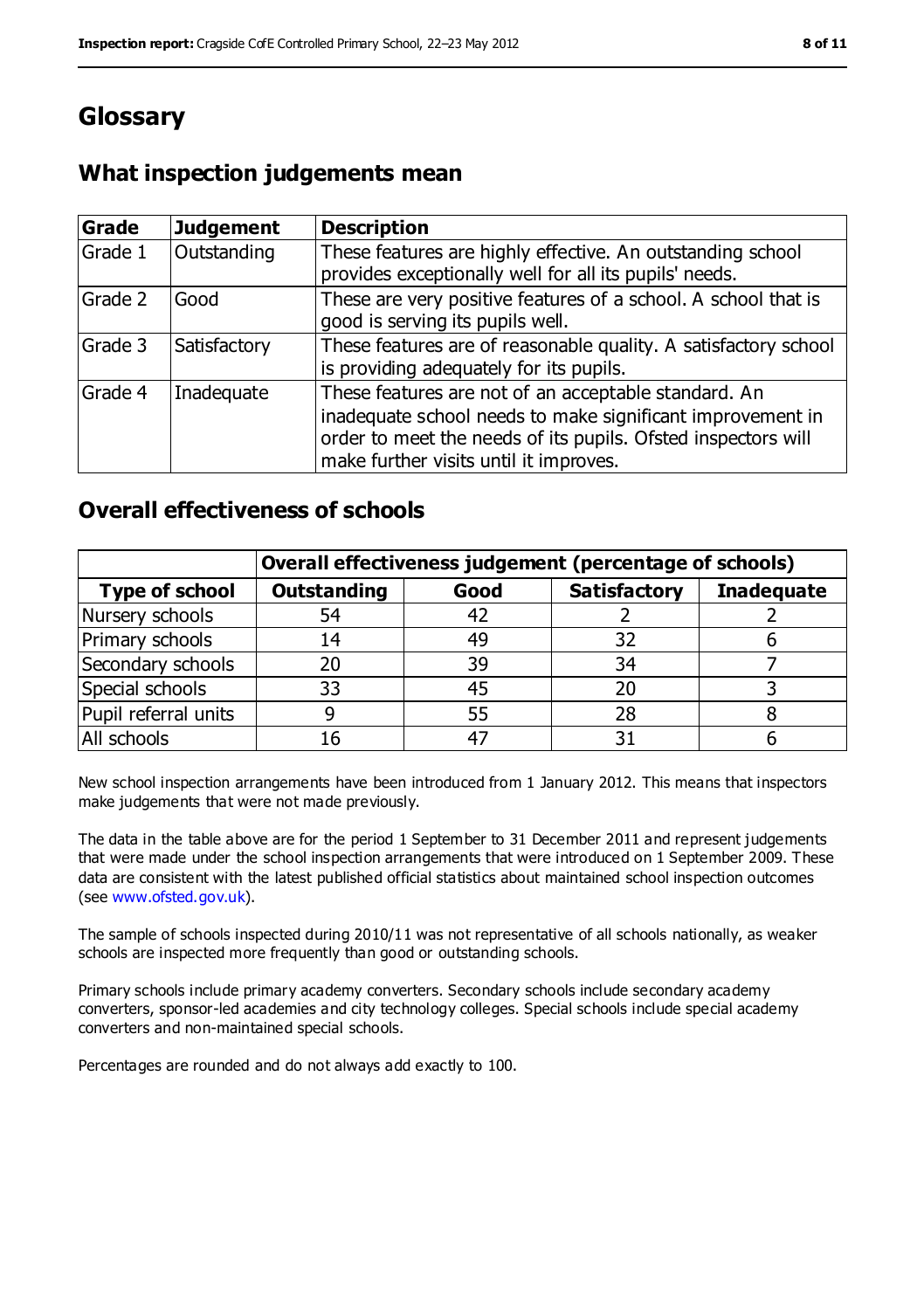# **Common terminology used by inspectors**

| Achievement:                  | the progress and success of a pupil in their learning and<br>development taking account of their attainment.                                                                                                           |
|-------------------------------|------------------------------------------------------------------------------------------------------------------------------------------------------------------------------------------------------------------------|
| Attainment:                   | the standard of the pupils' work shown by test and<br>examination results and in lessons.                                                                                                                              |
| Attendance                    | the regular attendance of pupils at school and in lessons,<br>taking into account the school's efforts to encourage good<br>attendance.                                                                                |
| Behaviour                     | how well pupils behave in lessons, with emphasis on their<br>attitude to learning. Pupils' punctuality to lessons and their<br>conduct around the school.                                                              |
| Capacity to improve:          | the proven ability of the school to continue improving based<br>on its self-evaluation and what the school has accomplished<br>so far and on the quality of its systems to maintain<br>improvement.                    |
| Floor standards               | the national minimum expectation of attainment and<br>progression measures                                                                                                                                             |
| Leadership and<br>management: | the contribution of all the staff with responsibilities, not just<br>the governors and headteacher, to identifying priorities,<br>directing and motivating staff and running the school.                               |
| Learning:                     | how well pupils acquire knowledge, develop their<br>understanding, learn and practise skills and are developing<br>their competence as learners.                                                                       |
| Overall effectiveness:        | inspectors form a judgement on a school's overall<br>effectiveness based on the findings from their inspection of<br>the school.                                                                                       |
| Progress:                     | the rate at which pupils are learning in lessons and over<br>longer periods of time. It is often measured by comparing<br>the pupils' attainment at the end of a key stage with their<br>attainment when they started. |
| Safety                        | how safe pupils are in school, including in lessons; and their<br>understanding of risks. Pupils' freedom from bullying and<br>harassment. How well the school promotes safety, for<br>example e-learning.             |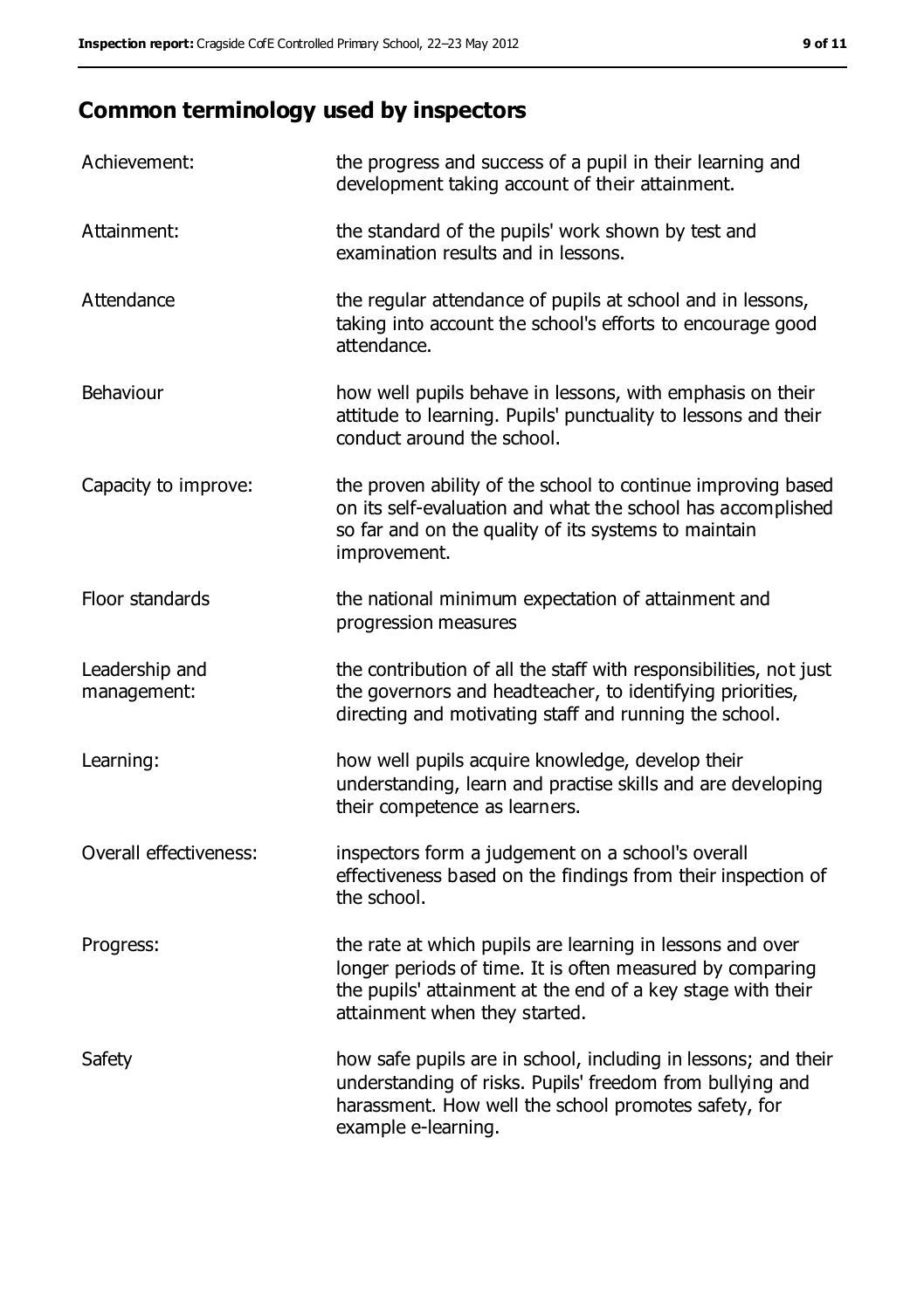**This letter is provided for the school, parents and carers to share with their children. It describes Ofsted's main findings from the inspection of their school.**



24 May 2012

Dear Pupils

#### **Inspection of Cragside CofE Controlled Primary School, Cramlington, NE23 6DL**

Thank you for the friendly welcome you gave us when we inspected your school. A particular thank you goes to those of you who filled in the questionnaires or met with us to talk about your school. You told us that you feel safe and enjoy your work, especially the interesting activities your teachers plan, such as the French week, and how much you enjoy the new library. We were impressed with your attendance and that it has continued to improve over time.

You go to a good school, which continues to improve. Your headteacher, teachers and governors have worked hard to help you get better. We can see this from the improved outcomes at the end of Reception Year, Key Stage 1 and outcomes in English at Key Stage 2. You told us how much you enjoy reading and the wide choice of books to select from at school.

We think you can still further improve and we have asked for some changes to help you learn more quickly. We have asked that more opportunities are given to use your mental calculation skills in mathematics and that you get time for practical mathematical activities. We have also asked the teachers to make sure that lessons always go along at a fast pace and that their marking always helps you to improve and that you are clear about the next steps you need to take to get to the next level in your work. We think children in Reception Year could have more opportunities to use the outdoor areas.

You can all play your part by continuing to work as hard as you can and that you come to school regularly. I wish you every success for the future.

Yours sincerely

Irene Cochrane Lead inspector